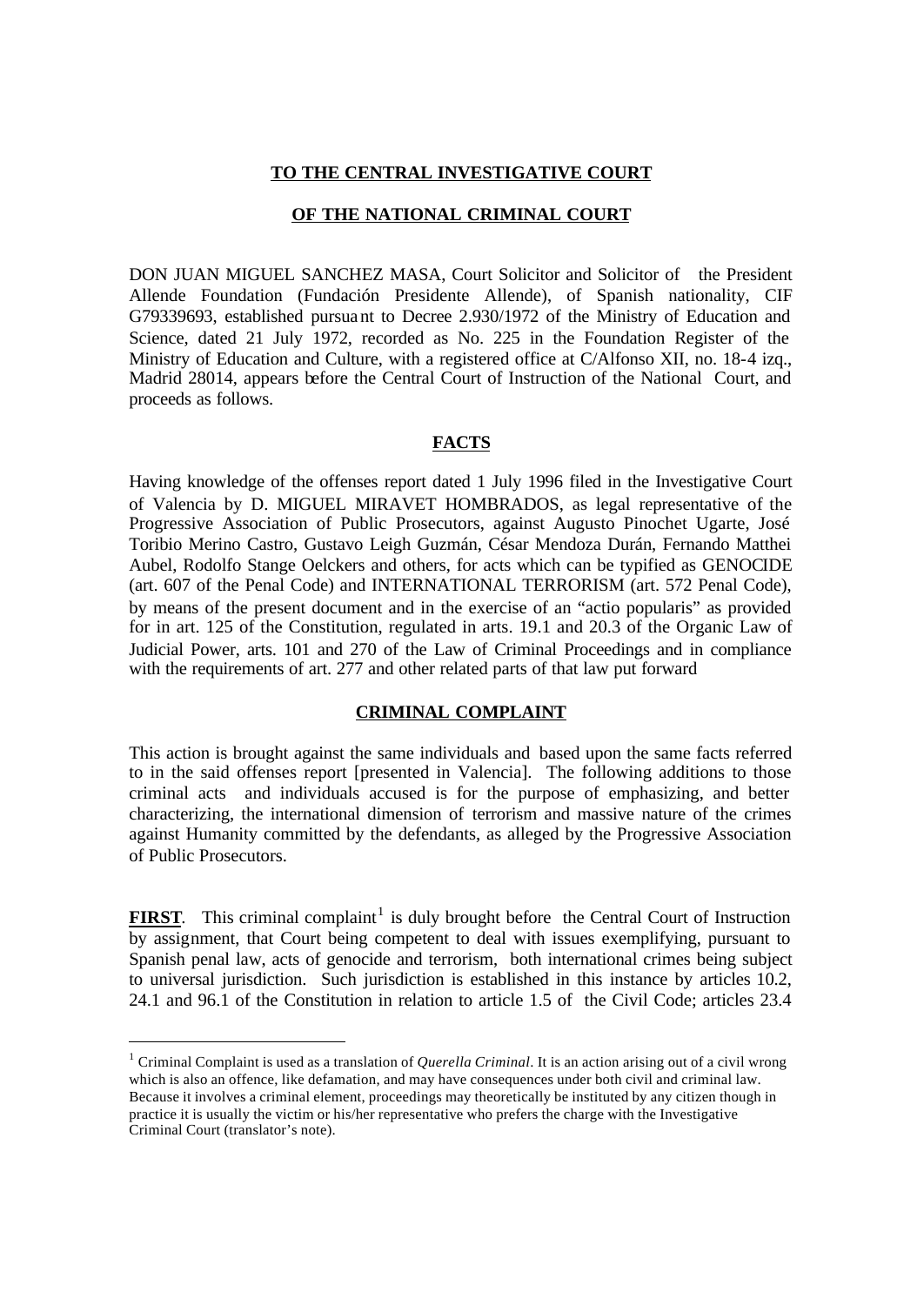a), 23.4 b), 23.4 c) and 23.5 of the Organic Law of the Judicial Power, and article 272.I of the Law of Criminal Proceedings, all aforementioned articles being considered in relation to article 27 of the Vienna Convention on the Law of Treaties, dated 23 May 1969 (RCL 1980, 1295 and ApNDL 13520), which established that a party to the Convention "may not invoke the provisions of its domestic law as justification of a breach [by another party] of a treaty," (Sentence of the Supreme Court, Section 2, of 29 March 1993, A.2567).

**SECOND**. Plaintiff is the Foundation cited above (represented by its President Mr. Joan E. Garcés y Ramón, DNI no. 18848673, married adult, practicing attorney of the Madrid Bar Association, Ph. D in Political Science, with registered office at C/Alfonso XII, no. 18, of this Capital).

**THIRD**. The names, last names and residences of the defendants are those established in the complaint filed by the Progressive Association of Public Prosecutors.

**FOURTH**. The detailed description and other details regarding the facts, referred to in article 277(4o) of the Law of Criminal Proceedings cited above, are expressly stated in the complaint filed by the Progressive Association of Public Prosecutor, which is reproduced here in its entirety and amended as follows:

1. The defendants Augusto Pinochet Ugarte, José Toribio Merino Castro, Gustavo Leigh Guzmán and César Mendoza Durán, knowing that on 11 September 1973 the Head of State was to convene a national referendum, ordered that forces under their command attack the Presidential Palace with artillery and armoured vehicles, bomb it from aircraft and assault it with infantry troops, and pr ovoked the violent death of the constitutionally elected Head of State, Dr. Salvador Allende Gossens, within the Presidential Palace while it was burning. Following the aforementioned acts, the defendants assumed control over the Constituent, Executive and Legislative branches thereby imposing a reign of terror that shut down Congress, burned election Registers and libraries, militarized the universities (including the Pontifical Catholic University), suppressed the freedom of information and press, murdered more than three thousand individuals upon the defendants orders, subjected hundreds of thousands of individuals to torture, deprived millions of individuals of their civil, social and economic rights and subjected those same millions of individuals to a regime of economic exploitation through successive States of War, Siege, and Curfew over a period of 15 years.

From the winner of the Nobel Peace Prize, Pablo Neruda, to the most anonymous citizen, the life of every individual was subject to the repression and arbitrariness which was carried out on the defendants orders. In establishing this fact, it is enough to refer to the autopsy performed on doctors EDUARDO PAREDES BARRIENTOS and ENRIQUE PARIS ROA, both detained by order of the defendants, along with 22 other individuals, in the Presidential Palace (see p. 133 of the Rettig Report), all of these individuals having been referred to as "detained-missing" as from 11 September 1973 until the discovery of some of them in 1995 in a mass grave, which revealed that they had suffered torture specified as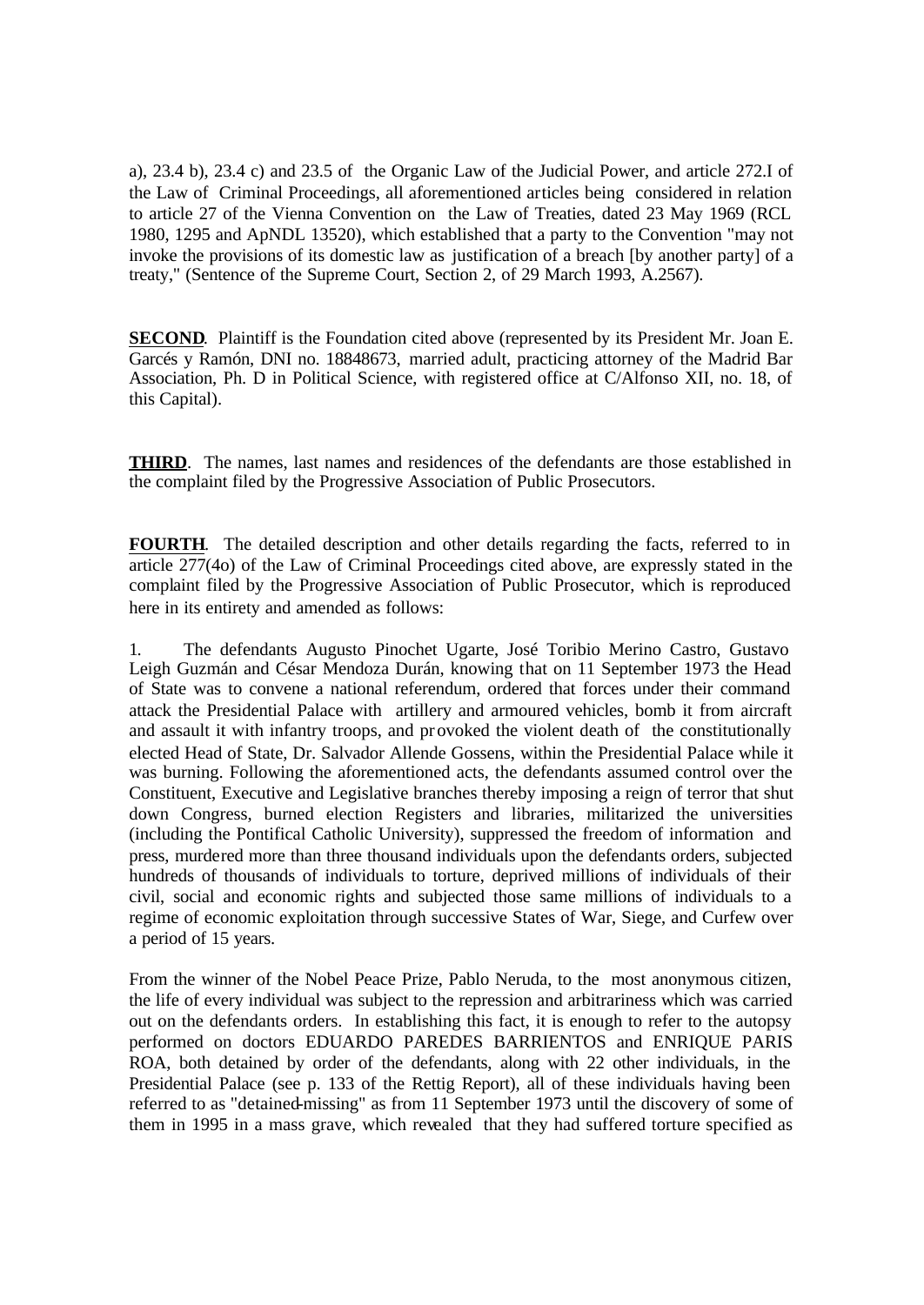### follows:

*"fracture of the vertebral column, pelvis, wrists, ribs, cranium, fatal burns - with torches and flame throwers - in the thorax, shoulders, throat and parts of the face, which left black marks in the bone structure, including the teeth."*

So that the Court, which I have the honour to address, assess the magnitude of the absolute impunity regarding the facts recited, not a single legal proceeding has been invoked so far to determine the cause leading to the violent death of the Head of State nor the deaths of doctors EDUARDO PAREDES and ENRIQUE PARIS.

2. The accused individuals referred to in the preceding set of facts concerted with individuals of equal rank in the Military Authority of Argentina to coordinate and widen the commission of identical acts of terrorism, assassination, illegal detention, torture, kidnapping of minors and disappearances. The Central Investigating Court No. 5 of this National Criminal Court is at present carrying out Preliminary Investigations num. 108/1996 regarding the acts of genocide and terrorism committed in Argentina.

The agreement to commit crimes followed a common pattern, and the defendants used for the purpose of committing those crimes officials under its control (subordinates by hierarchy, organized, obedient and abstaining of political involvement), offences carried out in multiple American and European countries which were financed from the State Budget, the victims of which were, among others, Spanish citizens, as well as tens of thousands of citizens of different countries who were murdered, kidnapped or "detainedmissing". The names of thousands of individuals who were murdered or "detainedmissing" pursuant to orders given by the defendants are listed in attached Annex 2.

The agreement to commit crimes between the defendants and the members of the Military Authority of Argentina (Investigative Central Court No.5, 105/1996) was assigned the name "OPERATION CONDOR". It is of public knowledge that it was discovered initially by the FBI agent Robert Scherrer, the legal attaché since 1972 to the United States Embassy in Buenos Aires, Argentina, while investigating in Argentina the ramifications of the assassination in Washington, D.C., of Mr. Orlando Letelier del Solar (Minister in the Dr. Salvador Allende Administration of 1970-1973). In his telegram to the Director of the FBI in Washington, D.C., dated 28 September 1976, Robert Scherrer reported the following

"*BUENOS AIRES (109-2) 109-9) To Director (109-12-201) (109-12-207) Priority 204-28 Brasilia Priority 026-28 Madrid Priority 007-28 Paris Priority 601-28 CONDOR Secret Foreign Political Matters - Argentina; Is - Argentina; Foreign Political Matters- Chile; Is - Chile.*

*On September 28, 1976, a Confidential source abroad provided the following*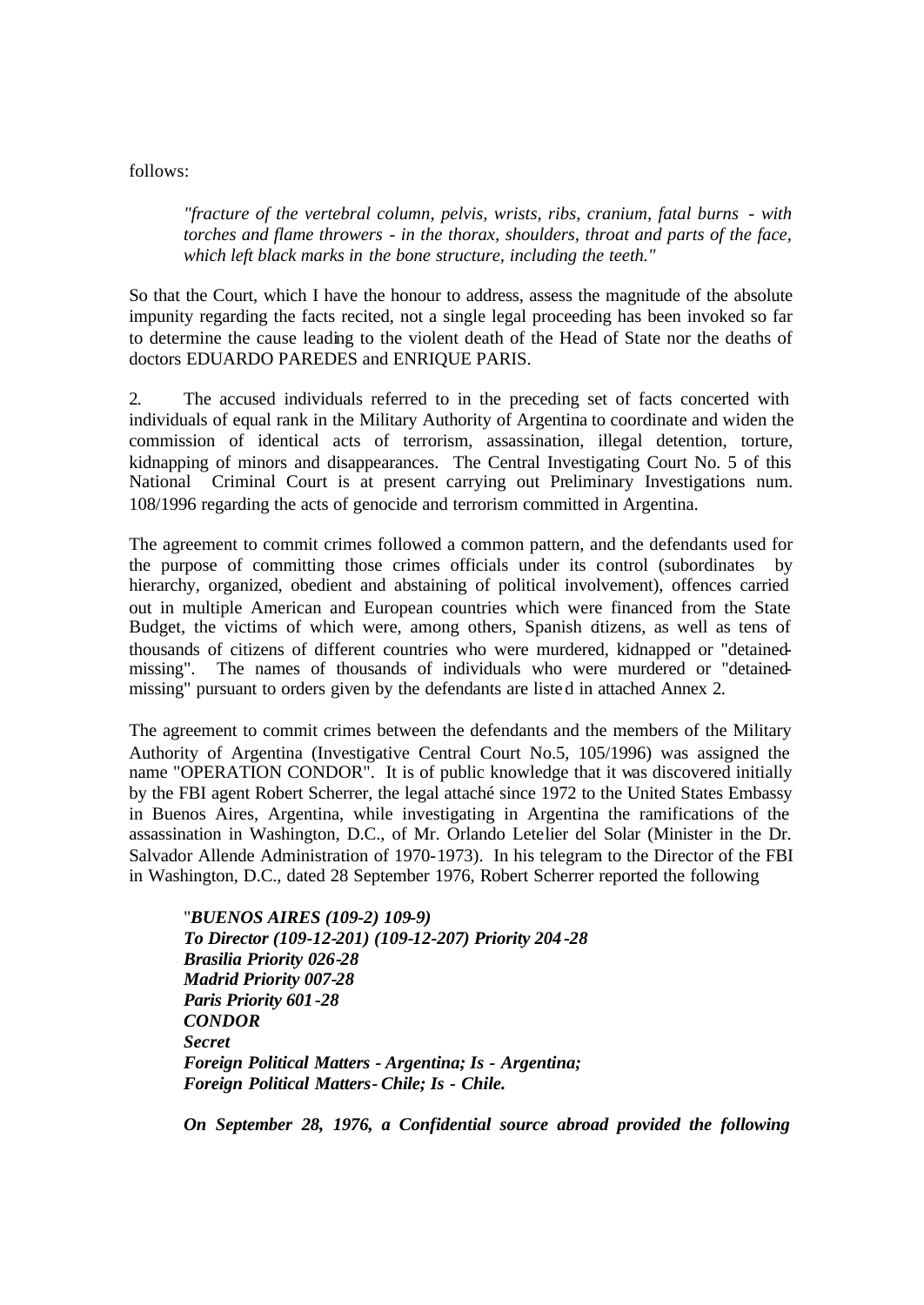#### *information*

*'''Operation Condor' is the code name for the collection, change and storage of intelligence: data concerning so called leftists, communist and marxists, which was recently established between cooperating intelligence services in South America in order to eliminate marxist terrorist activities in the area. In addition "Operation Condor" provides for joint operations against terrorist, targets in member countries of "operation condor". Chile is the center for "Operation Condor" and in addition to Chile its members include Argentina, Bolivia, Paraguay and Uruguay, Brazil also has tentatively agreed to supply intelligence input for "Operation Condor".- Members of "Operation Condor" showing the most enthusiasm to date have been Argentina, Uruguay and Chile. The latter three countries have engaged in joint operations, primarily in Argentina, against the terrorist target. (...)*

*'A third and most secret phase of "Operation Condor" involves the formation of special teams from member countries who are to travel anywhere in the world to non member countries to carry out sanctions up to assassination against terrorists or supporters of terrorist organizations from "Operation Condor" member countries. For example, should a terrorist or a supporter of a terrorist organization from a member country of "Operation Condor" be located in a European country, a special team from "Operation Condor" would be dispatched to locate and surveil the target. When the location and surveillance operation has terminated, a second team from "Operation Condor" would be dispatched to carry out the actual sanction against the target. Special teams would be issued false documentation from member countries of "Operation Condor" and may be composed exclusively of individuals from one member nation of "Operation Condor" or may be composed of a mixed group from various "Operation Condor" member nations.'* 

*Two european countries, specifically mentioned for possible operations under the third phase of "Operation Condor" were France and Portugal.*

*A special team has been organized (...) which are being prepared for possible future action under the third phase of "Operation Condor" coordinated locally.*

*It should be noted that no information has been developed indicating that sanctions under the third phase of "Operation Condor" have been planned to be carried out in the United States; however, it is not beyond the realm of possibility that the recent assassination of Orlando Letelier in Washington, D.C. may have been carried out as third phase action of "Operation Condor". As noted above, information available of the source indicates that particular emphasis was placed on the third phase actions of 'Operation Condor' in Europe, specifically France and Portugal. This office will remain alert for any information indicating that the assassination of Letelier may be part of 'Operation Condor' action".*

Other examples of "Operation Condor" were the assassination in the Argentine of the President of the Republic of Bolivia - General Juan José Torres Gonzalez - in June 1976, or the assassination in the Argentine in that same year of two Uruguayan parliamentarians, the President of the Chamber of Deputies Hector Gutiérrez Ruiz and Senator Zelmar Miche lini.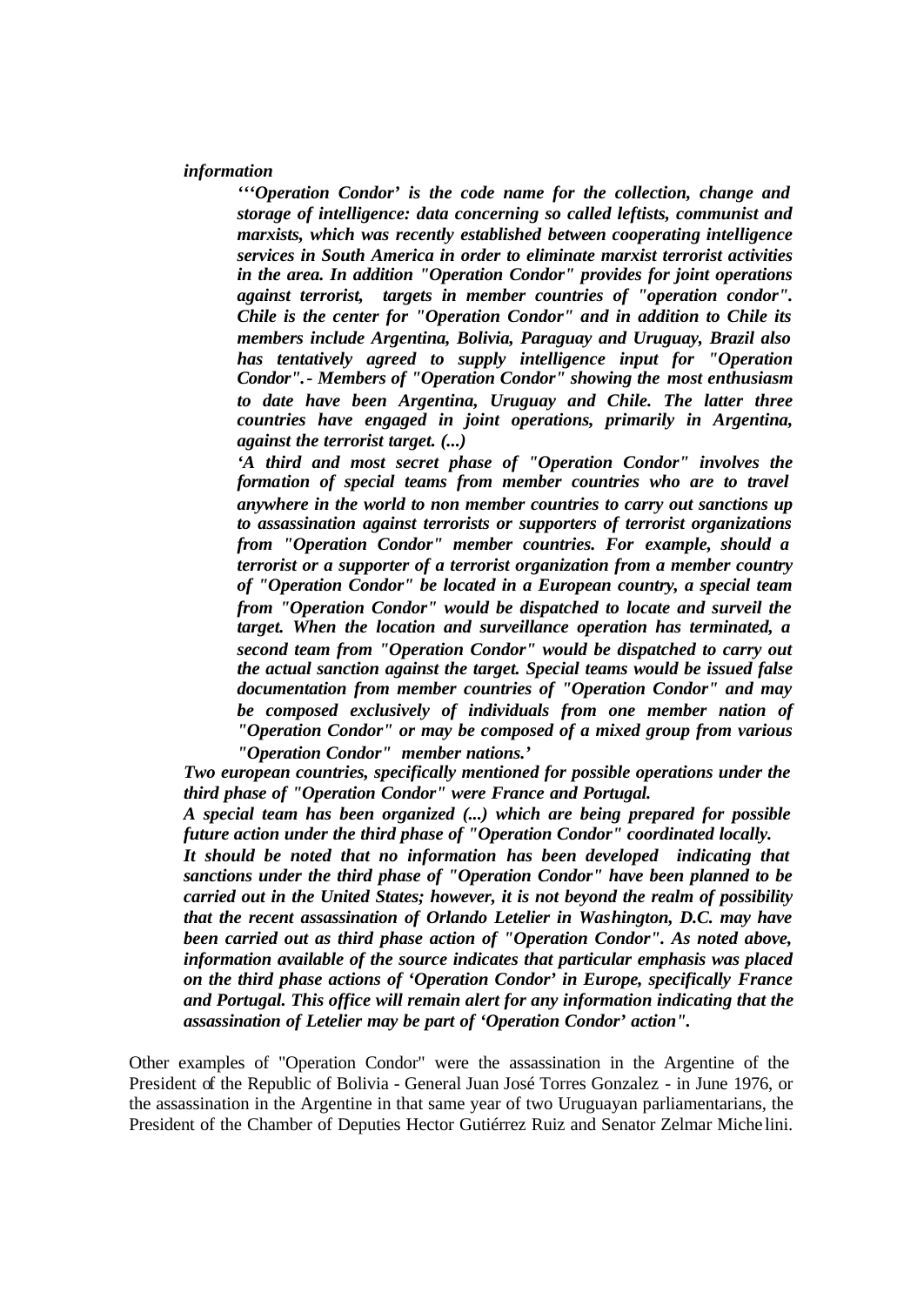Before an Investigating Committee of the U.S. Senate, the CIA stated that it had prevented other "Condor" actions in Portugal and France, by alerting the authorities of those countries (ibid.)

The center which provided the inspiration and organization for "Operation Condor" was in Santiago de Chile, under the command of those who are herewith accused.

3.The list of acts of terrorism, and those who were victims of the accused, contained in the complaint of the Progressive Association of Public Prosecutors is added to hereby with the following facts:

- they experimented with kidnapped persons the development of a lethal gas called "SARIN", provoking their death in a cruel and painful manner, according to the confession of the DINA agent William Townley, a crime which is still unpunished,

- Mr. JOSE TOHA GONZALEZ, son of Spaniards, Vice-President of the Republic of Chile, Minister of the Interior and of Defense detained in the Presidential Palace on 11th September 1973, was subjected as from that day to such suffering in the Military School, in the Dawson Island concentration camp, in the Military Hospital and in the Air Force Hospital, as well as in the War School of the Air Force, that his weight fell to 49 kgs. (his height was 1.92 meters) and on the 14th March 1974 his executioners hung him from a closet until he died (pages 498 and 499 of the attached Rettig Report and other sources), a crime which is still unpunished,

- the acts of international terrorism whose coordination and planning were carried out by international concerted actions, such as the so-called "OPERATION CONDOR", include amongst others:

- in Madrid, the planning of the murder of Senator Carlos Altamirano, who had been invited to the Congress of the PSOE towards the end of 1976, as confessed by William Townley before Eric Marcey, US Attorney of Washington DC,

- in Mexico, the attempt to assassinate two people in 1976, according to the confession of the same Michael Townley, who identified them,

- in Argentina, Bolivia, Paraguay, Brazil and Uruguay the carrying out of numerous kidnappings, followed by assassinations and "detentions-disappearances" of tens of thousands of citizens of different nationalities, including children born before or after captivity of their parents (see pages 594 to 602 of the Rettig Report).

### **LEGAL BASES**

**I**

The argument stated in the offenses report presented by the Progressive Association of Public Prosecutors is taken here as being reproduced in its entirety. In particular, Legal Base No. 6, concerning jurisdiction and the competence of the National Criminal Court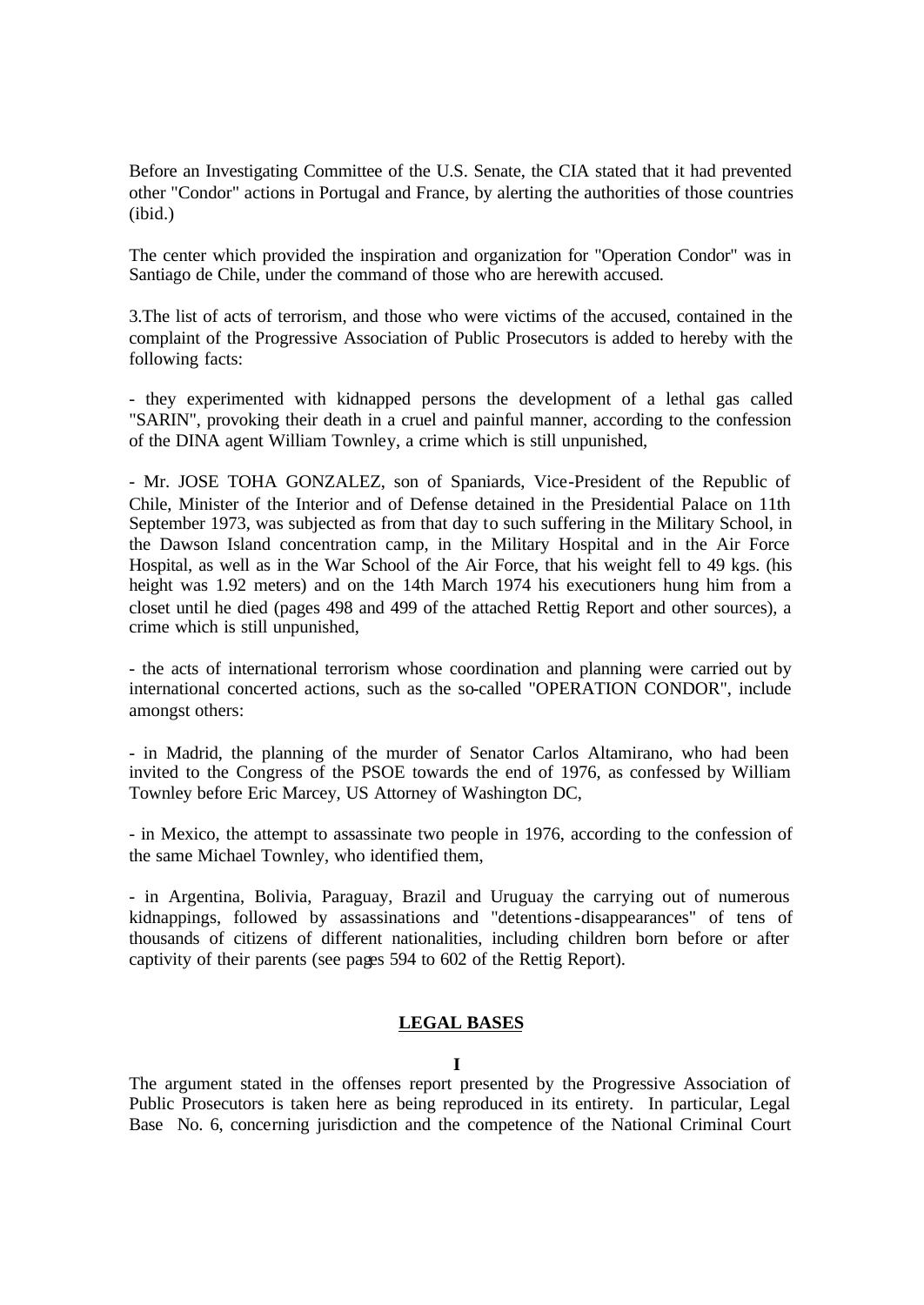pursuant to articles 23.4.a), b), g) and 23.5 of the Organic Law of Judicial Power.

**II**

In accordance with article 1.5 of the Civil Code and articles 10.2, 196, 3.1, 13.3 and 93 of the Spanish Constitution, the following legal norms are directly applicable to this proceeding:

1. From the **CHARTER OF THE UNITED NATIONS**, dated 26 June 1945, signed by Spain and Chile, the Preamble and articles 1.3, 55.c, 56 and 62.2.

**Article 1.3** [regarding the purpose of the United Nations] states

**"***To achieve international co-operation in solving international problems of an economic, social, cultural, or humanitarian character, and in promoting and encouraging respect for human rights and fundamental freedoms all without distinction as to race, sex, language, or religion***."**

**Article 55.c)** establishes that [the Members of the Organization have the obligation to promote]

"*c) Universal respect for, and observance of, human rights and fundamental freedoms for all without distinction as to race, sex, language, or religion and the effectiveness of these rights and liberties"*

**Article 56** states, in imperative language, that:

"*All Members pledge themselves to take joint or separate action in co-operation with the Organization for the achievement of the purposes set forth in Article 55***."**

The International Court of Justice, in its 1971 Resolution concerning Namibia (ICJ Report 1971), states that the Charter of the United Nations imposes on its Members obligations inherent in Human Rights, which are imperative in nature, through which it concludes that "*a denial of fundamental human rights is a flagrant violation of the purposes and principles of the Charter*."

The subsequent international treaties on human rights are considered as the interpretation and development of the provisions within the Charter of the United Nations. And, therefore, they are binding on the Members and are also obligatory in terms of application to the Members, all in accordance with article 56 of the Charter. Furthermore, in so much as international treaties, they form part of international treaty law and are the source of it.

2. The **VIENNA CONVENTION ON THE LAW OF TREATIES**, dated May 23, 1969, ratified by Chile 9 April 1981, and in particular its

**Art. 27: "A party may not invoke the provisions of its internal law as**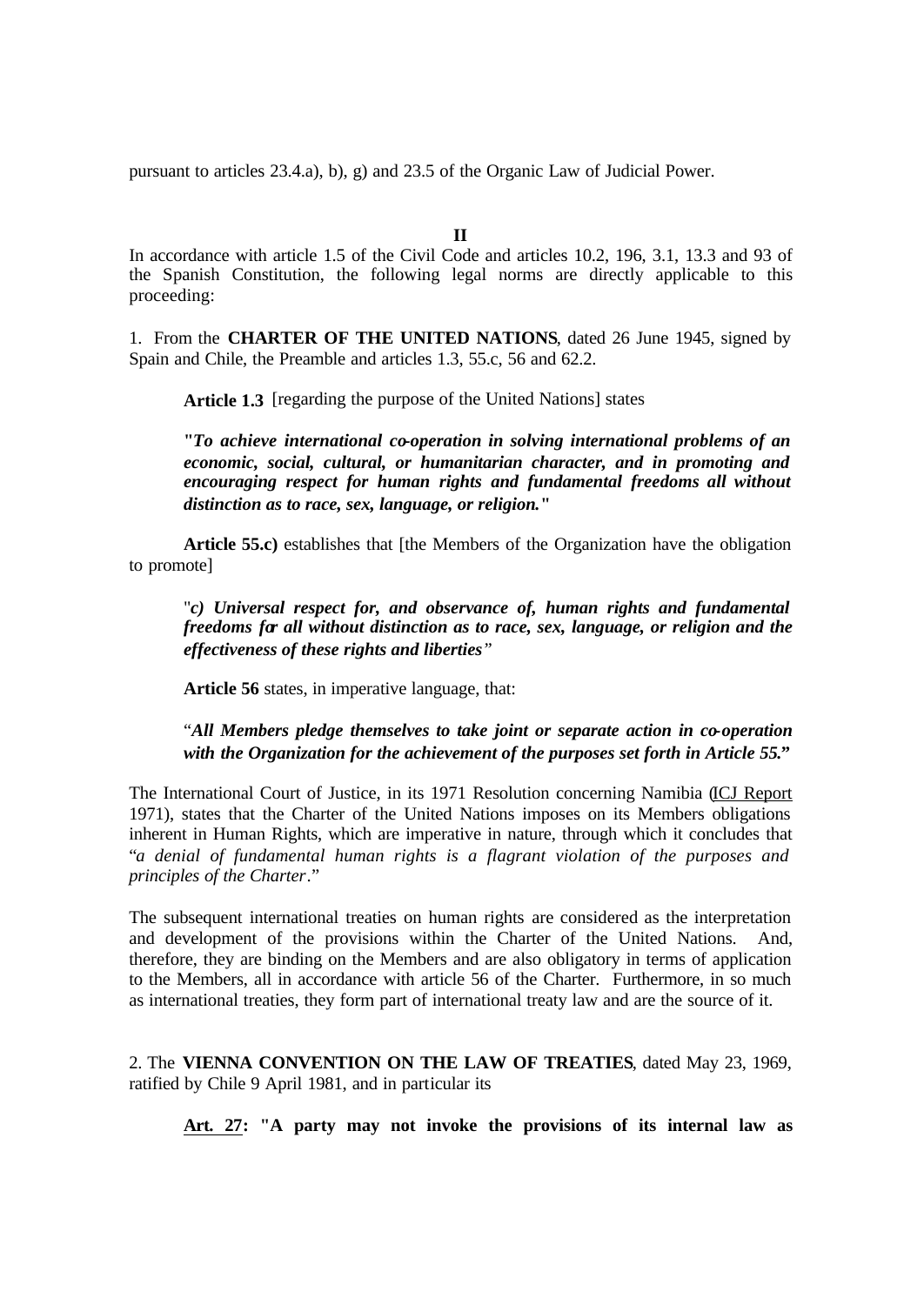### **justification for its failure to perform a treaty."**

principle applied in the Supreme Court Sentence of 29 March 1993 (**Alkassar case**, Rapporteur Mr. Ramón Montero),

- in relation to the above cited article 55 of the Charter of the United Nations, article 31 of the Vienna Convention, states:

# **Art. 31**: "*General Rule of Interpretation*

*1. A treaty shall be interpreted in good faith in accordance with the ordinary meaning to be given to the terms of the treaty in their context and in the light of its object and purpose.*

*2. The context for the purpose of the interpretation of a treaty shall comprise, in addition to the text, including its preamble and annexes:*

*a) any agreement relating to the treaty which was made between all the parties in connection with the conclusion of the treaty;*

*b) any instrument which was made by one or more parties in connection with the conclusion of the treaty and accepted by the other parties as an instrument related to the treaty.*

*3. There shall be taken into account, together with the context:*

*a) any subsequent agreement between the parties regarding the interpretation of the treaty or the application of its provisions;*

*b) any subsequent practice in the application of the treaty which establishes the agreement of the parties regarding its interpretation;*

*c) any relevant rules of international law applicable in the relations between the parties.*

*4. A special meaning shall be given to a term if it is established that the parties so intended."*

3. **The UNIVERSAL DECLARATION OF HUMAN RIGHTS**, United Nations General Assembly, dated 10 December 1948, signed by Spain and Chile, articles 3, 9 and 10:

- **Article 3**: "*Everyone has the right to life, liberty and the security of his person.*"
- **Article 9:** "**No one shall be subjected to arbitrary arrest, detention or exile."**
- **Article 10:** *"Everyone is entitled in full equality to a fair and public hearing by an independent and impartial tribunal, in the determination of his rights and obligations and of any criminal charge against him."*

These three provisions are applicable assuming: a) illegal detention, as in kidnappings; b) an agreement between the agents of two States for the apprehension of a person without respecting the legal means for such; c) actions done by private persons in service to, or on behalf of, the State.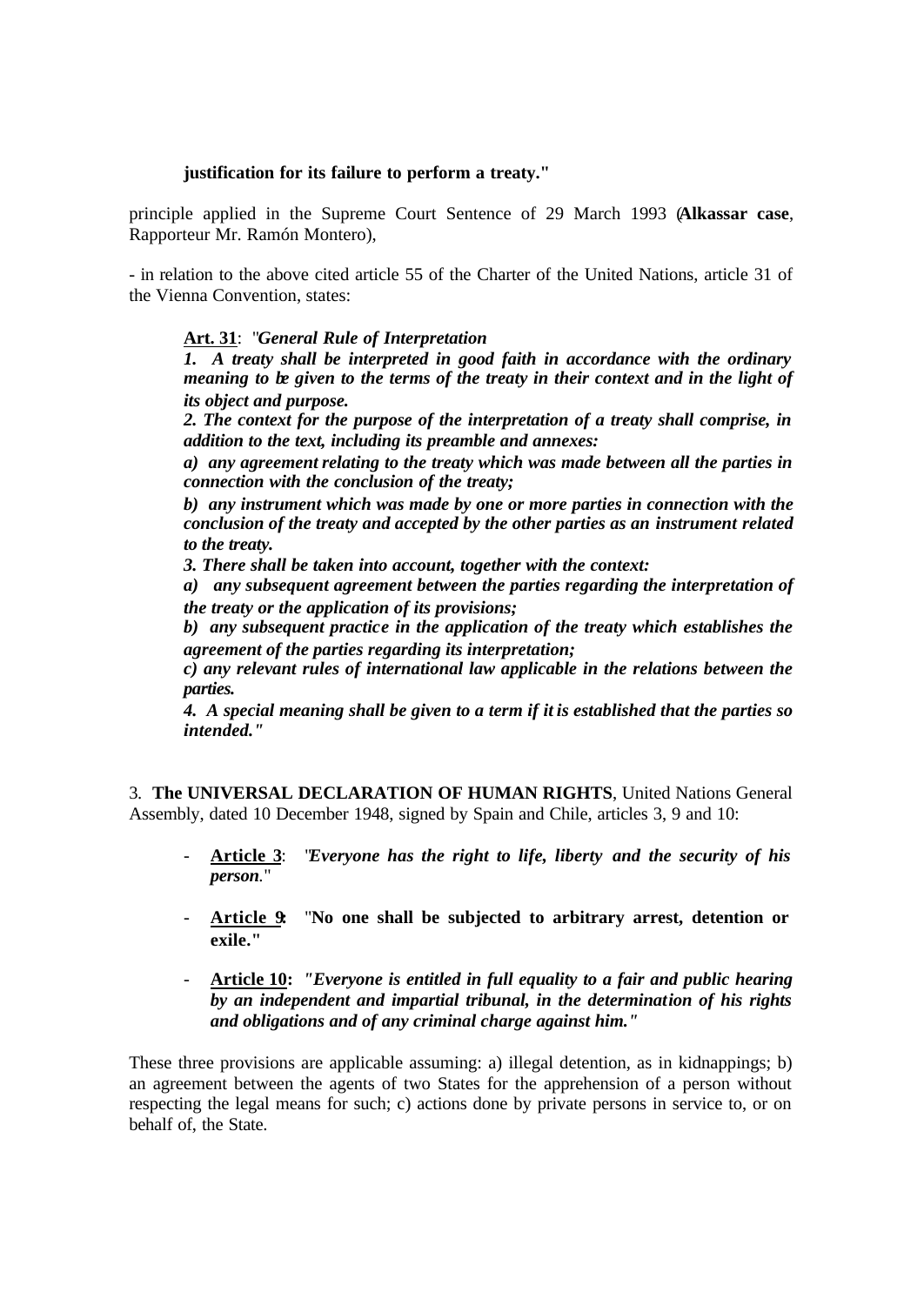The provisions in the Universal Declaration of Human Rights from 1948 are binding and are of an obligatory application on the Members as stated in the separate opinion of the Vice-President of the International Court of Justice, Mr. Ammoun, expressed in the Namibia case, ICJ Report 1971, Repertory of the ICJ 16,76. The judgment was supported by a unanimous Security Council in its Resolution from 20 October 1971, and approved by the United Nations General Assembly on 20 December 1971 (by 111 votes to 2, with 10 abstaining).

4. The **INTERNATIONAL COVENANT ON CIVIL AND POLITICAL RIGHTS,** done in New York, dated 19 December 1966, after its approval by the United Nations General Assembly, of which Chile forms part (Official Gazette 30th April 1977) articles 2, 3, 6, 7, 9, 12 and 13.

**Article 2: "1. Each State Party to the present Covenant undertakes to respect and to ensure to all individuals within its territory and subject to its jurisdiction the rights recognized in the present Covenant, without distinction of any kind, such as race, colour, sex, language, religion, political or other opinion, national or social origin, wealth, birth or other status"**

**Article 3: "Each State Party to the present Covenant undertakes:**

**a) to ensure that any person whose rights or freedoms as herein recognized are violated shall have an effective remedy, notwithstanding that the violation has been committed by persons acting in an official capacity;**

**b) to ensure that any person claiming such a remedy shall have his right thereto determined by competent judicial, administrative or legislative authorities, or by any other competent authority provided for by the legal system of the State, and to develop the possibilities of judicial remedy;**

**c) to ensure that the competent authorities shall enforce such remedies when granted.**

**Article 6: "1. Every human being has the inherent right to life. This right shall be protected by law. No one shall be arbitrarily deprived of his life."**

**Article 7: "No one shall be subjected to torture or to cruel, inhuman or degrading treatment or punishment."**

**Article 9: 1: "Everyone has the right to liberty and security of person. No one shall be subjected to arbitrary arrest or detention. No one shall be deprived of his liberty except on such grounds and in accordance with such procedure as are established by law."**

2. "Anyone who is arrested shall be informed, at the time of arrest, of the **reasons for his arrest and shall be promptly informed of any charges against him."**

**3. "Anyone arrested or detained on a criminal charge shall be brought promptly before a judge or other officer authorized by law to exercise judicial**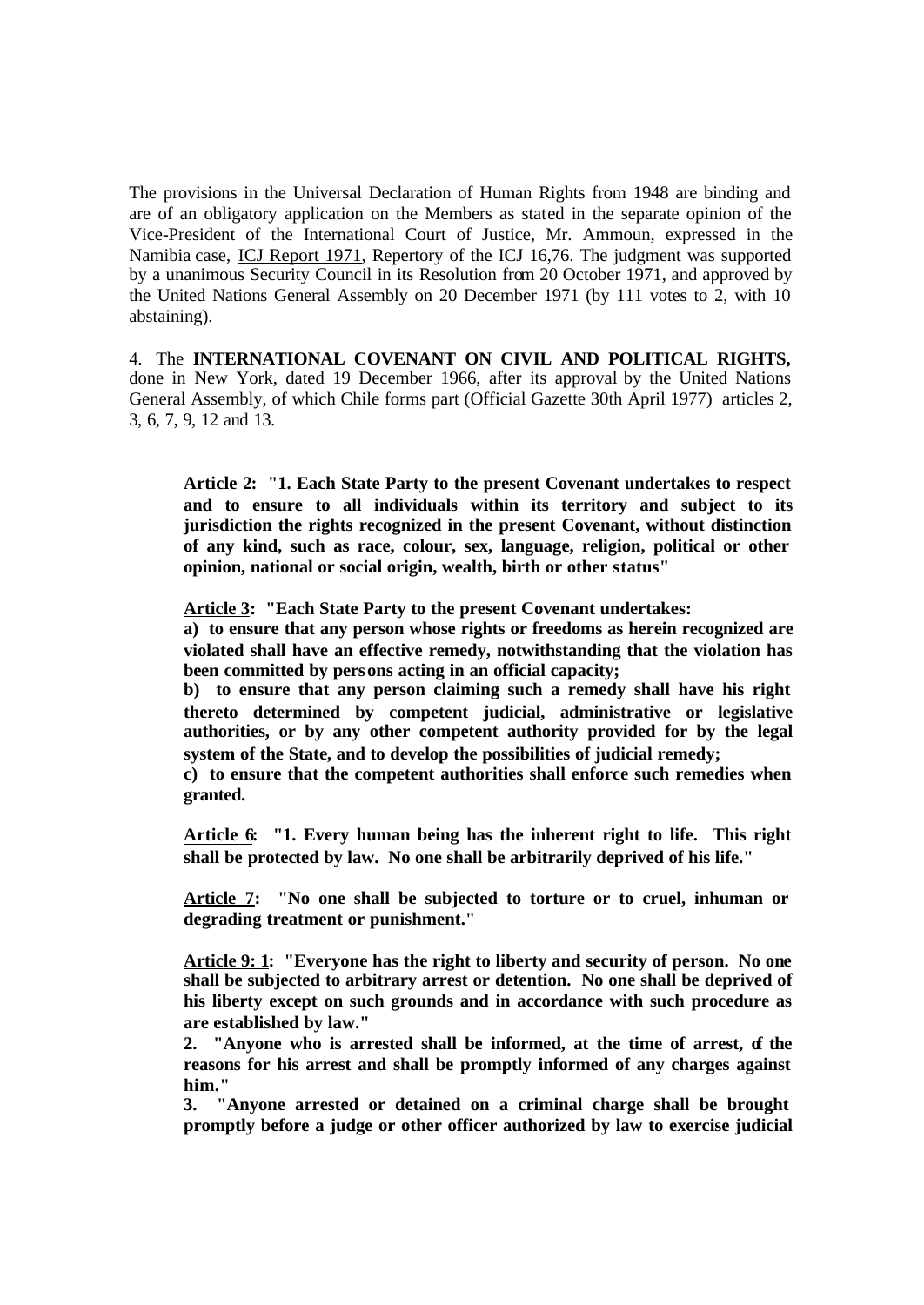**power and shall be entitled to trial within a reasonable time or to release. It shall not be the general rule that persons awaiting trial shall be detained in custody, but release may be subject to guarantees to appear for trial, or at any other stage of the judicial proceedings, and, should occasion arise, for execution of the judgment."**

**4. "Anyone who is deprived of his liberty by arrest or detention shall be entitled to take proceedings before a court, in order that that court may decide without delay on the lawfulness of his detention and order his release if the detention is not lawful."**

**5. "Anyone who has been the victim of unlawful arrest or detention shall have an enforceable right to compensation."**

**Article 12: "1. Everyone lawfully within the territory of a State shall, within that territory, have the right to liberty of movement and freedom to choose his residence."**

**2. "Everyone shall be free to leave any country, including his own."**

**3. "The above-mentioned rights shall not be subject to any restrictions except those which are provided by law, are necessary to protect national security, public order, public health or morals or the rights and freedoms of others, and are consistent with the other rights recognized in the present Covenant."**

**4. "No one shall be arbitrarily deprived of the right to enter his own country."**

**Article 13: "An alien lawfully in the territory of a State Party to the present Covenant may be expelled therefore only in pursuance of a decision reached in accordance with law and shall, except where compelling reasons of national security otherwise require, be allowed to submit the reasons against his expulsion and to have his case reviewed by, and be represented for the purpose before, the competent authority or a person or persons especially designated by the competent authority."**

 5.**THE CONVENTION ON THE PREVENTION AND PUNISHMENT OF CRIMES AGAINST INTERNATIONALLY PROTECTED PERSONS, INCLUDING DIPLOMATIC AGENTS**, done in New York, dated 14 December 1973, joined by Spain on 26 July 1985 (BOE 7.02.1986) and Chile on 21 January 1977, the following articles:

#### *Article 1: "For the purposes of this Convention:*

*1. 'internationally protected person' means:*

*a) a Head of State, including any member of a collegial body performing the functions of a Head of State under the constitution of the State concerned, a Head of Government or a Minister for Foreign Affairs, whenever any such person is in a foreign State, as well as members of his family who accompany him;*

*b) any representative, functionary or official personality of a State or any functionary, official personality or other agent of an international organization of an inter-governmental character who, at the time when and in the place where a crime against him, his official premises, his private accommodation or his means*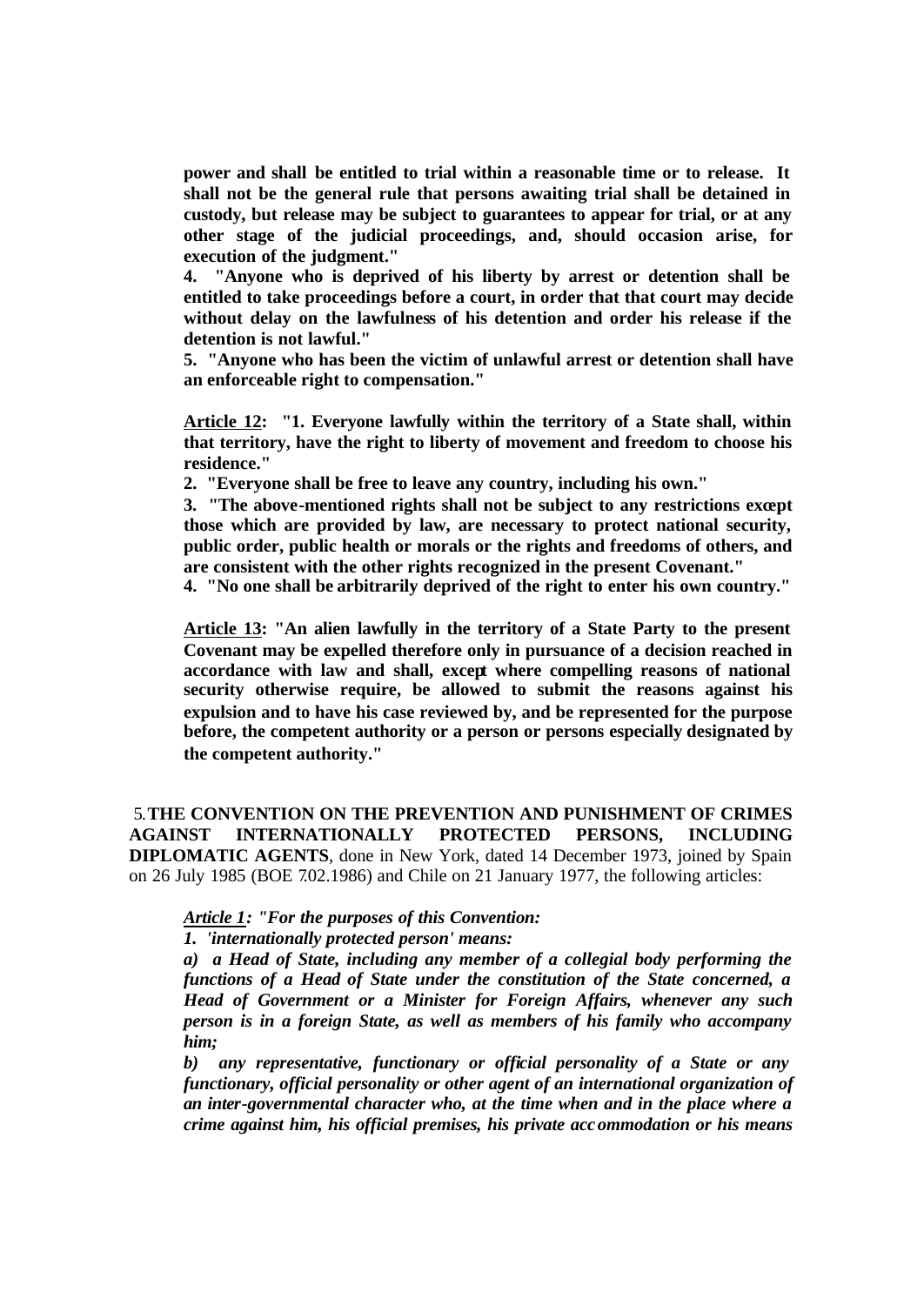*of transport is committed, is entitled pursuant to international law to special protection from any attack on his person, freedom or dignity, as well as members of his family forming part of his household;*

*2. 'alleged offender' means a person as to whom there is sufficient evidence to determine 'prima facie' that he has committed or participated in one or more of the crimes set forth in article 2."*

#### *Article 2: "1.The intentional commission of:*

*a) a murder, kidnapping or other attack upon the person or liberty of an internationally protected person;*

*b) a violent attack upon the official premises, the private accommodation or the means of transport of an internationally protected person likely to endanger his person or liberty;*

*c) a threat to commit any such attack;*

*d) an attempt to commit any such attack; and* 

*e) an act constituting participation as an accomplice in any such attack shall be made by each State Party a crime under its internal law."*

*2. Each State Party shall make these crimes punishable by appropriate penalties which take into account their grave nature."*

*3. Paragraphs 1 and 2 of this article in no way derogate from the obligations of States Parties under international law to take all appropriate measures to prevent other attacks on the person, freedom or dignity of an internationally protected person."*

*Article 3: "1. Each State Party shall take such measures as may be necessary to establish its jurisdiction over the crimes set forth in paragraph 1 of article 2 in the following cases:*

*a) when the crime is committed in the territory of that State or on board a ship or aircraft registered in that State;* 

*2. Each State Party shall likewise take such measures as may be necessary to establish its jurisdiction over these crimes in cases where the alleged offender is present in its territory and it does not extradite him pursuant to article 8 to any of the States mentioned in paragraph 1 of this article."*

*3. This Convention does not exclude any criminal jurisdiction exercised in accordance with internal law".*

*Article 8: "1. To the extent that the crimes set forth in article 2 are not listed as extraditable offences in any extradition treaty existing between States Parties, they shall be deemed to be included as such therein. States Parties undertake to include those crimes as extraditable offences in every future extradition treaty to be concluded between them."*

*2. If a State Party which makes extradition conditional on the existence of a treaty receives a request for extradition from another State Party with which it has no extradition treaty, it may, if it decides to extradite, consider this Convention as the legal basis for extradition in respect of those crimes. Extradition shall be subject to the procedural provisions and the other conditions of the law of the requested State."*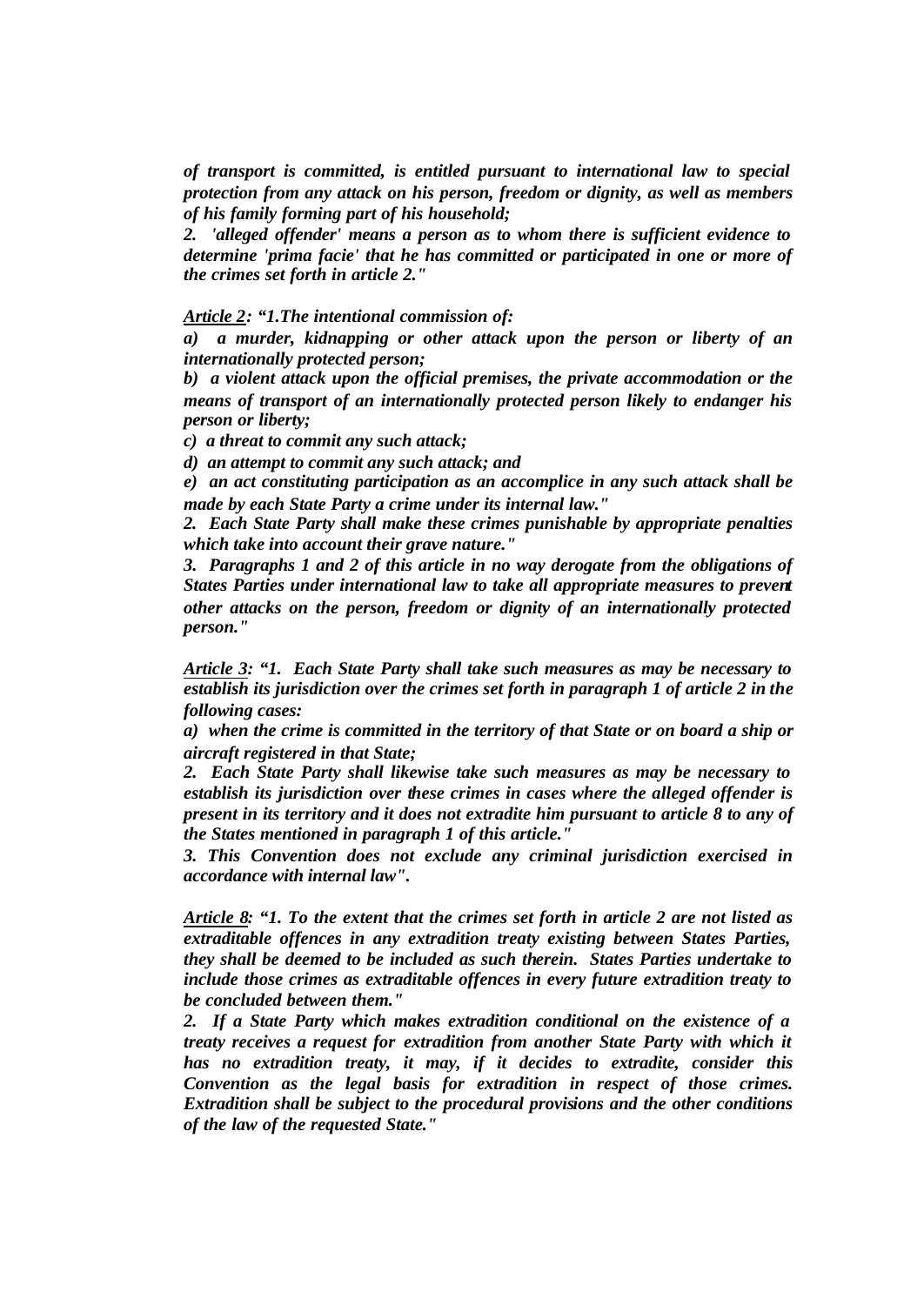*3. States Parties which do not make extradition conditional on the existence of a treaty shall recognize those crimes as extraditable offences between themselves subject to the procedural provisions and the other conditions of the law of the requested State."*

*4.Each of the crimes shall be treated for the purpose of extradition between States Parties, as if it had been committed not only in the place in which it occurred but also in the territories of the States required to establish their jurisdiction in accordance with paragraph 1 of article 3."*

6. The **CONVENTION AGAINST TORTURE**, adopted by the United Nations General Assembly, dated 10 December 1984, ratified by Spain on 19 October 1987 (Official Gazette 9th November 1987) and signed by Chile on 23rd September 1987, articles 4, 5 and 8, which state:

*Article 4: "1.Each State Party shall ensure that all acts of torture are offences under its criminal law. The same shall apply to any attempt to commit torture and to any act by any person which constitutes complicity or participation in torture."*

*2. Each State Party shall make these offences punishable by appropriate penalties which take into account their grave nature."*

*Article 5: "1.Each State Party shall take such measures as may be necessary to establish its jurisdiction over the offences referred to in Article 4 in the following cases:*

*a) When the offences are committed in any territory under its jurisdiction or on board a ship or aircraft registered in that State;*

*b) When the alleged offender is a national of that State;*

*c) When the victim was a national of that State if that State considers it appropriate"*

*2. Each State Party shall likewise take such measures as may be necessary to establish its jurisdiction over such offences in cases where the alleged offender is present in any territory under its jurisdiction and it does not extradite him it does not extradite him pursuant to article 8 to any of the States mentioned in Paragraph 1 of this article."*

*3 This Convention does not exclude any criminal jurisdiction exercised in accordance with internal law."*

*Article 8: "1.The offences referred to in article shall be deemed to be included as extraditable offences in any extradition treaty existing between States Parties. States Parties undertake to include such offences as extraditable offences in every extradition treaty to be concluded between them in the future."*

*2. If a State Party which makes extradition conditional on the existence of a treaty receives a request for extradition from another State Party with which it has no extradition treaty, it may consider this Convention as the legal basis for extradition in respect of such offences. Extradition shall be subject to the other*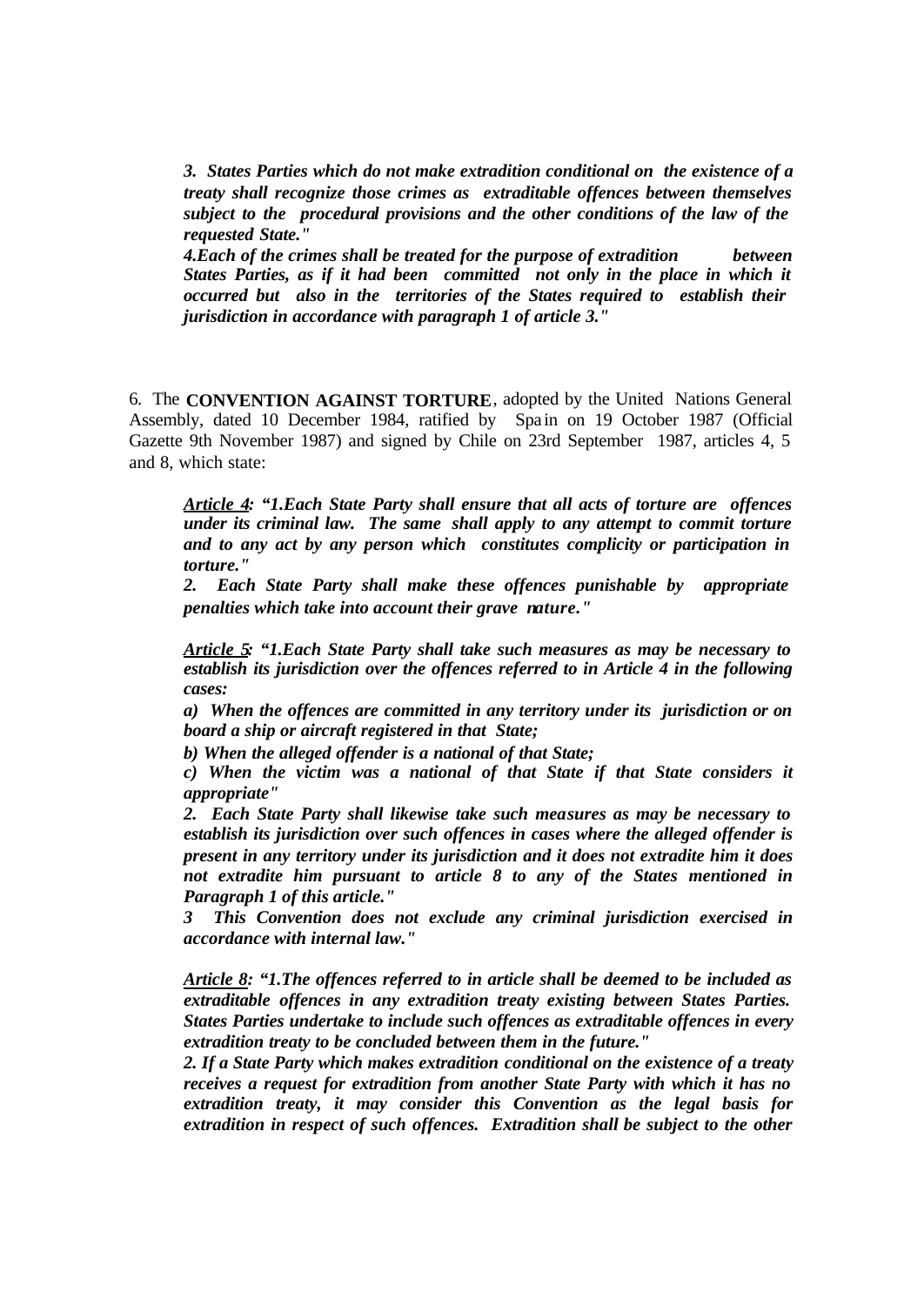*conditions provided by the law of the requested State." 3. States Parties which do not make extradition conditional on the existence of a treaty shall recognize such offences as extraditable offences between themselves subject to the conditions provided by the law of the requested state." 4. Such offences shall be treated for the purpose of extradition between States Parties as if they had been committed not only in the place in which they occurred but also in the territories of the States required to establish their jurisdiction in* 

7. **The CONVENTION ON THE PREVENTION AND PUNISHMENT OF THE CRIME OF GENOCIDE**, done in New York on 9 December 1948, (Official Gazette 8th February 1969)ratified by Chile on 3 June 1953.

8. Also applicable to the State of Chile are:

*accordance with article 5, paragraph 1."*

- The **CONVENTION TO PREVENT AND PUNISH ACTS OF TERRORISM**, done in Washington on 2 February 1971, under the auspices of the OAS, as well as

- The **INTER-AMERICAN CONVENTION ON HUMAN RIGHTS**, adopted on 22 November 1969 and entered into force on 18 July 1978, in particular its article 7.

9. The State of Spain is bound by

The **CONVENTION FOR THE PROTECTION OF HUMAN RIGHTS AND FUNDAMENTAL FREEDOMS**, adopted in Rome on 4 November 1950 (Official Gazette 10th October 1979), and in particular its article 5, as well as

- the **EUROPEAN CONVENTION FOR THE SUPPRESSION OF TERRORISM** , entered into force 4 August 1978 (BOE 8.08.1980 y 31.08.1982), in particular its articles 1, 2, 6, 7; 5, 13.

10. The **CRIMINAL EXTRADITION AND JUDICIAL ASSISTANCE TREATY BETWEEN CHILE AND SPAIN**, signed in Santiago, Chile, on 14 April 1992 and ratified 20 December 1994 (BOE 10.01.1995), including the following articles:

*Art. 3: "Crimes included or consider ed in multilateral conventions of which both countries are a Party is a basis of extradition."*

*Art. 5: "Political Crimes*

*"For purposes of this treaty, in no instance shall the following acts be considered political crimes:*

*a) attempted criminal assaults against the life, physical integrity or liberty of a Head of State, or a member of his family;*

*b) acts of terrorism; or*

*c) war crimes, and crimes committed against the peace and security of humanity, in conformity with international law."*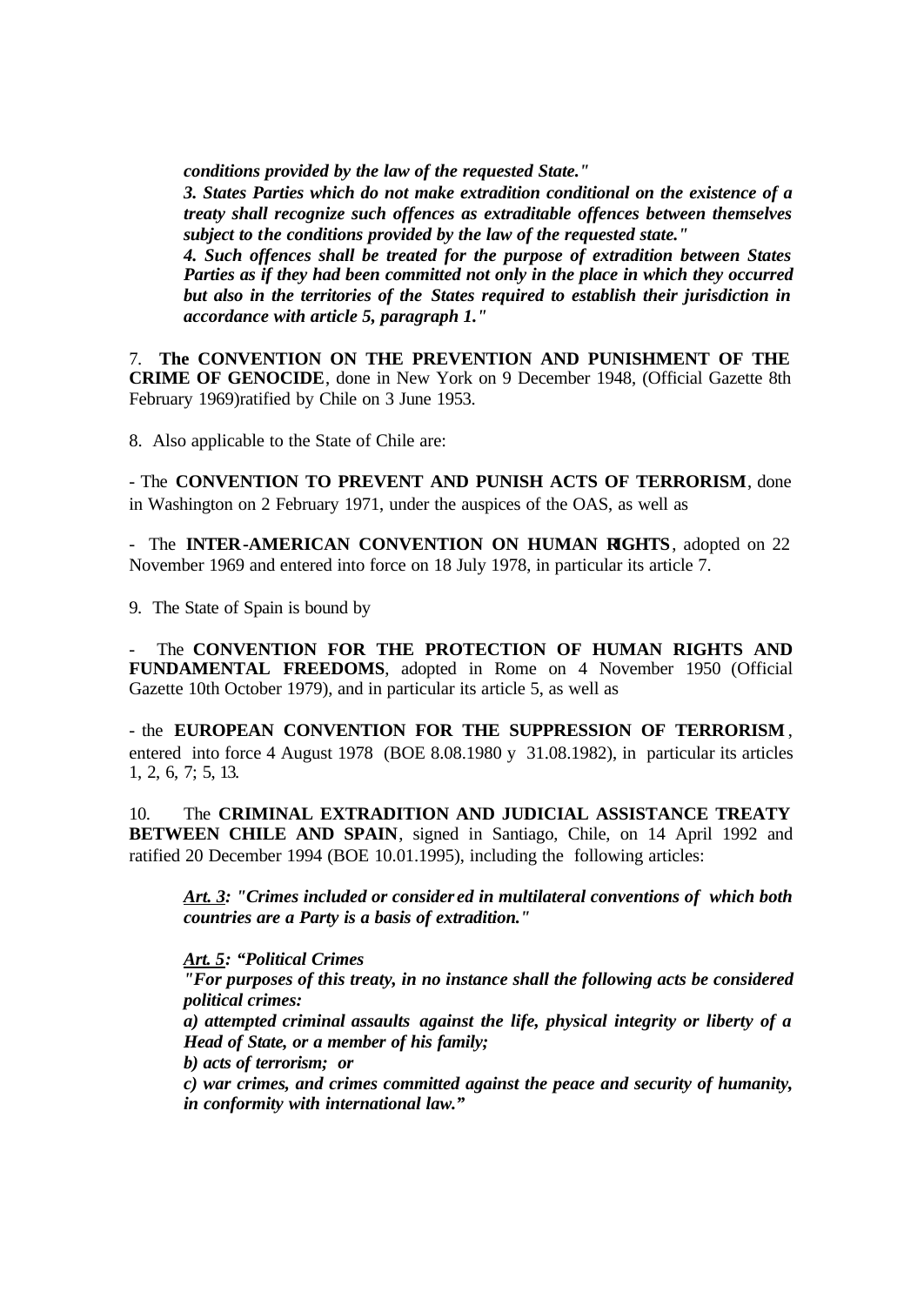*Art. 9*: "*Mandatory Causes for Refusal Extradition will not be granted: a) when pursuant to the law of the requesting Party, that Party is not competent to adjudicate the crime which is the basis of the request for extradition;*

*c) when pursuant to the law of a Party the criminal penalty and punishment corresponding to the criminal act for which extradition has been requested has been annulled."*

### **JUDICIAL ASSISTANCE FOR CRIMINAL MATTERS**

#### *Art. 28: "Obligation to Render Assistance*

*1. The Parties mutually agree to assist, pursuant to the provisions of the Treaty, in the realization of investigations and inquiries relevant to criminal proceedings commenced for deeds the knowledge of which is crucial for the requesting Party at the moment assistance has been requested.*

*2. The assistance may be given in the interest of justice, even though the act prosecuted may not be a crime under the law of the Party from which extradition has been requested. Nevertheless, in order to exercise security measures for objects or residential searches, it is necessary that the act for which assistance is requested also be considered a crime pursuant to the laws of the Party from which extradition has been requested."*

*Art. 44: "Entry into Force and Expiration* 

*4. Extraditions requested after the entry into force of this Treaty will be governed by the provisions of this Treaty, regardless of the date of the act committed for which extradition is requested."*

#### **III**

Pursuant to comparative law, the Department of State of the United States has defined terrorism as "*premeditated violence, which is politically motivated and performed by subnational groups or clandestine agents against non-combatant targets generally for the purpose of influencing those who are observing* " and defined international terror ism as "*terrorism which affects citizens of more than one State*" (**North Atlantic Assembly Papers, Sub-Committee on Terrorism, Final Report** , January 1989, p.2).

#### **IV**

The **Report of the Special Investigatory Commission on Disappeared Nationals of Spain in Ame rican countries** is attached to this complaint, and was approved by the Spanish Senate on 5 August 1983, thereby qualifying the acts denounced in this Complaint as acts of State terrorism and crimes against humanity.

Also attached in one copy (in two volumes) of the report of the **National Commission on Truth and Reconciliation**, appointed in 1990 by the Government of Chile, known as the "**Rettig Report** ", published in February of 1991, which specifies close to three thousand murders or "disappearances" pursuant to orders given by the defendants or with their consent. It identifies amongst the victims those mentioned in the present complaint and in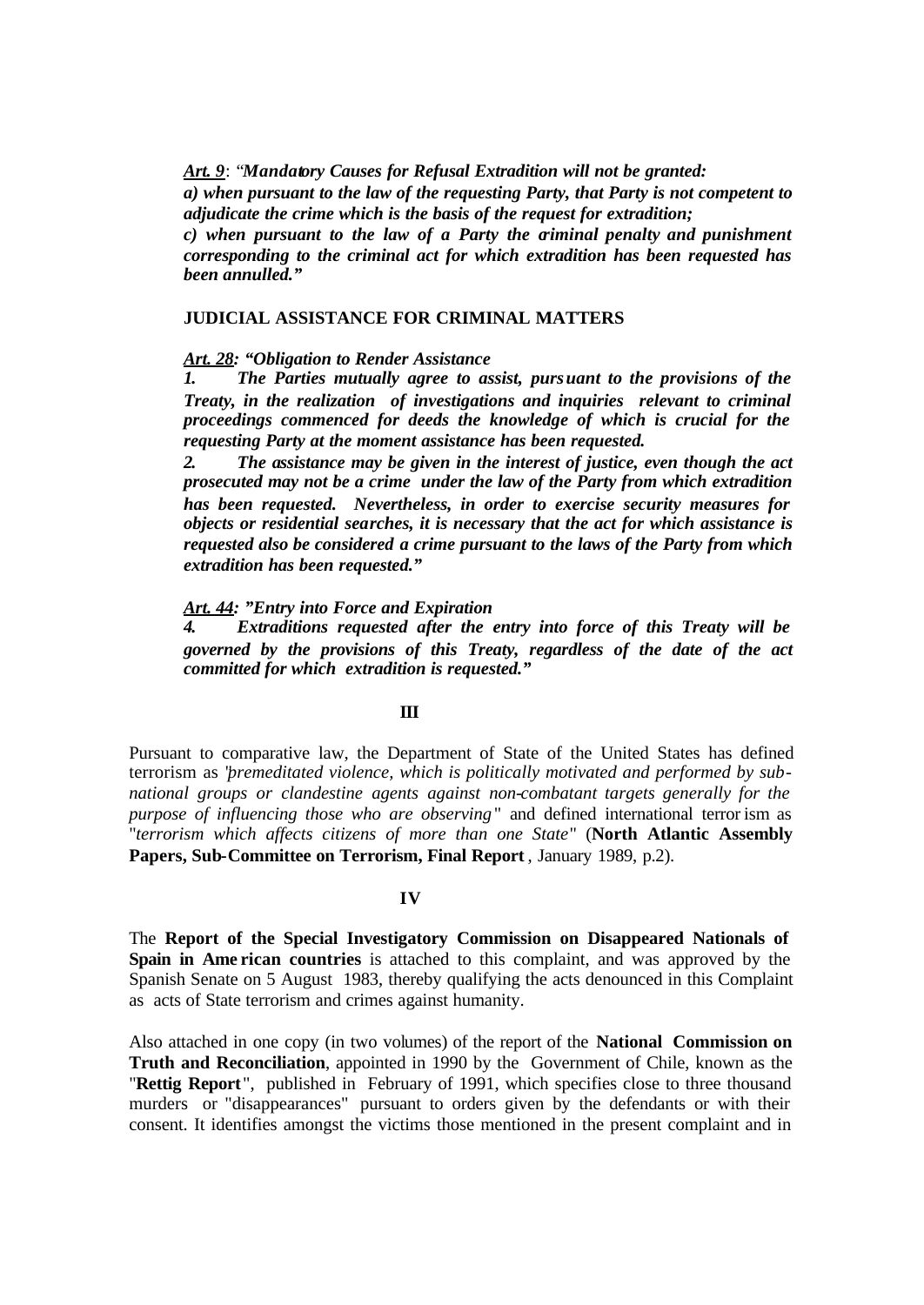the offenses report of the Progressive Association of Public Prosecutors.

The following are identified as **LEGAL MEASURES** which much be taken:

a) those requested in the offenses report filed by the Progressive Association of Public Prosecutors, which we take as having been reproduced here in their entirety,

b) that the following depositions be taken:

- b.1) in their capacity as witnesses,
	- Mssrs. E. LAWRENCE BARCELLA, EUGENE M. PROPPER and ERIC MARCEY, US Attorneys (Washington, D.C.) who investigated crimes committed by agents of the defendants,
- FBI Agent CASTER CORNICK (Washington, D.C.) who investigated crimes committed by individuals under the authority of the defendants,
- Captain of the Chilean Army ARMANDO FERNANDEZ LARIOS, judged and condemned in the United States for his participation in a terrorist act while acting under the authority of the defendants, and at present a resident in the United States,
- Mercenaries VIRGILIO PAZ and JOSE DIONISIO SUAREZ ESQUIVEL, who are currently serving a twelve year sentence in the United States (Federal Correctional Institution, FCI Road, Mariana, Florida 32446) for conspiracy to murder while fulfilling orders of agents of the Chilean Government pursuant to orders given by the defendants,
- Chilean citizens and residents LUZ ARCE SANDOVAL, MARIANA CALLEJA, MARTIN MELIAN GONZALEZ, JORGE ELEAZAR LAGOS RUIZ, CARLOS HERNAN SANHUEZA, MARIA ALEJANDRA DAMIANI SERRANO, for testimony on the detention, torture and violent death of Spanish citizen D. CARMELO SORIA ESPINOSA,

b.2) the remaining individuals identified in this text and that of the Progressive Association of Public Prosecutors as suspects regarding the acts referred to in the Complaint.

c) that an International Rogatory Commission be directed to the United States General Attorney's Office (in Washington D.C.) in order that he order the corresponding services of the Government of the United States (National Security Agency, DIA, FBI, State Department, CIA) to investigate in their respective archives, and in those to which the US Government has access, as to the information available about the crimes of terrorism, crimes against humanity, murders, kidnappings, detentions "disappearances" and tortures of social and/or political dissidents carried out by the so-called "Operation Condor"; and in particular between 11 September 1973 and April 1990 in Chile, by officials under the authority and discipline of the defendants, and obtain the necessary authorization pursuant to US law for the declassification of results and their delivery to this Court.

d) that an International Rogatory Commission be directed to the Ministry of Justice of Chile requesting a list of legal cases which have been pursued in relation to national crimes and/or international crimes, crimes against human rights, by reason of detention followed by "disappearance", torture, violent death, or murder of Spanish citizens or those of any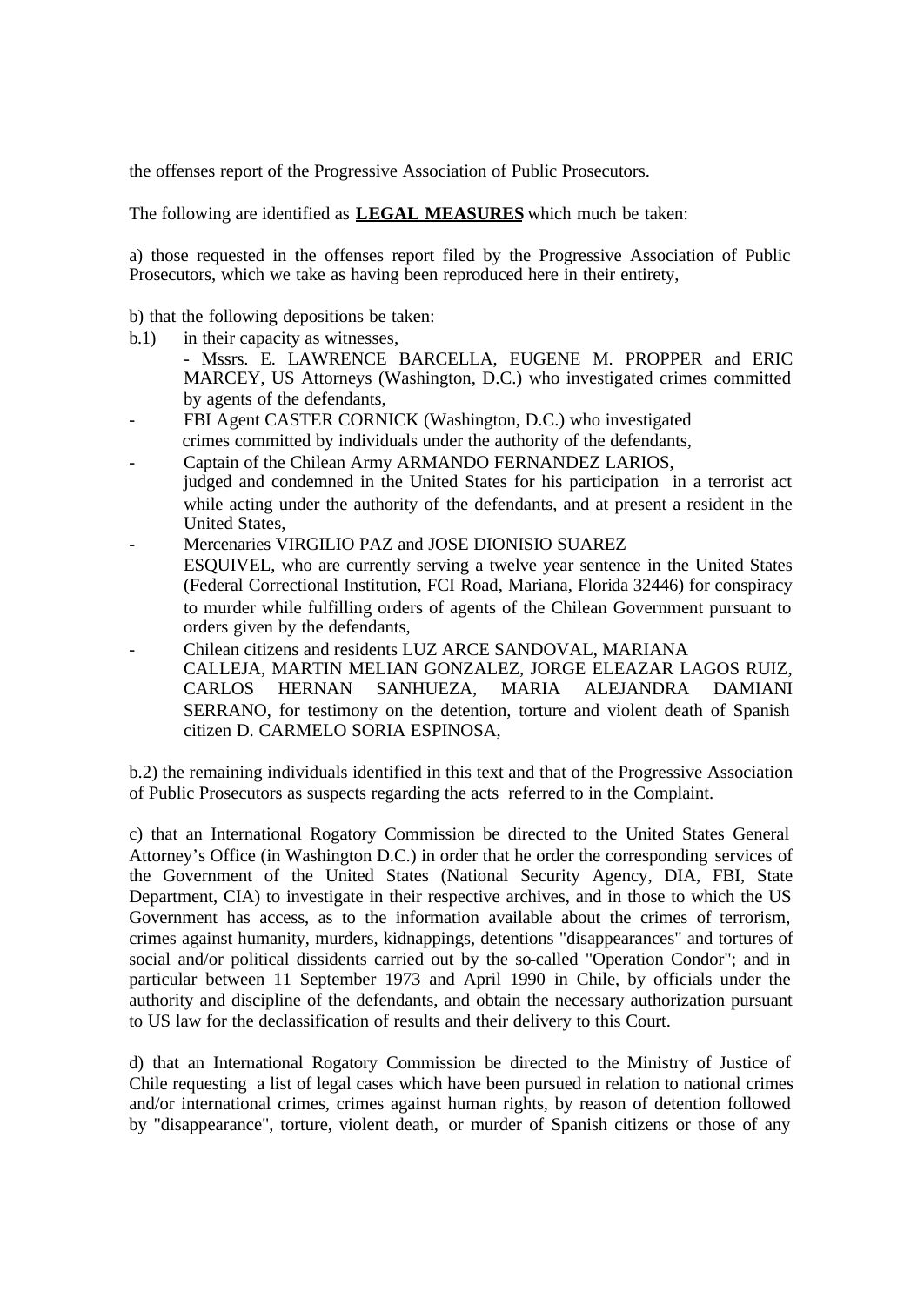other nationality, including Chilean, in the territory of that country or any other, in relation to acts committed between 11 September 1973 and April 1990 attributed to officials or agents of the State of Chile while its Armed Forces and its forces of order were under the command of AUGUSTO PINOCHET UGARTE, GUSTAVO LEIGH GUZMAN, CESAR MENDOZA DURAN, JOSE TORIBIO MERINO CASTRO, as well as under the command of FERNANDO MATTHEI AUBEL and RODOLFO STANGE OELCKERS, as an expression of cases which have been resolved by firm sentences and some degree of compliance with the Sentences, in particular of the judicial proceedings for the victims identified in this criminal complaint and in the previous offenses report of the Progressive Association of Public Prosecutors, that is:

- Father D. JOAN ALSINA HURTOS,
- Mr. JOSE TOHA GONZALEZ,
- Mr. CARMELO SORIA Y ESPINOSA,
- Mr. ENRIQUE LOPEZ OLMEDO,
- Father D. ANTONI LLIDO MENGUAL,
- Ms. MICHELLE PENA HERREROS and her son born in captivity
- Mr. ANTONIO ELIZONDO ORMAECHEA,
- Mr. CARLOS PRATS GONZALEZ and Ms. SOFIA CUTHBERT de PRATS,
- Mr. BERNARD LEIGHTON GUZMAN and Ms. ANITA FRESNO de LEIGHTON,
	- Ms. RONNI KARPEN MOFFIT and Mr. ORLANDO LETELIER DEL SOLAR
	- DR. SALVADOR ALLENDE GOSSENS, DR. EDUARDO PAREDES BARRIENTOS, and DR. ENRIQUE PARIS ROA

e) that an International Rogatory Commission be directed to the US Secretary of State so that the Assistant Secretary of State for Human Rights may provide information to this Court of all the cases of international crimes and crimes against humanity of which Spanish citizens have been victims, or victims of any other nationality who were assassinated or arrested-disappeared in Chile between 11 September 1973 and April of 1990 known to the US Government, and of those assassinated in other countries on orders from agents of the Chilean State in the same years

f) that there be an attachment placed on all assets of the defendants,

g) that international detention orders be issued, for the purpose of putting the individuals responsible for the facts established in the criminal complaint in the custody of the Spanish Judicial Authority,

h) that there be a request, at the correct moment in the proceedings, for the extradition and surrender to Spain of the individuals responsible for the facts established in the Complaint. For this purpose, it is necessary to note that the Criminal Extradition and Judicial Assistance Treaty between Spain and Chile, signed in Santiago, Chile, on 14 April 1992, and ratified on 20 December 1994, does not exclude (pursuant to article 7.1) the surrender of nationals, and therefore the Chilean nationality of the guilty parties should not prevent their surrender so that they may be tried in Spain.